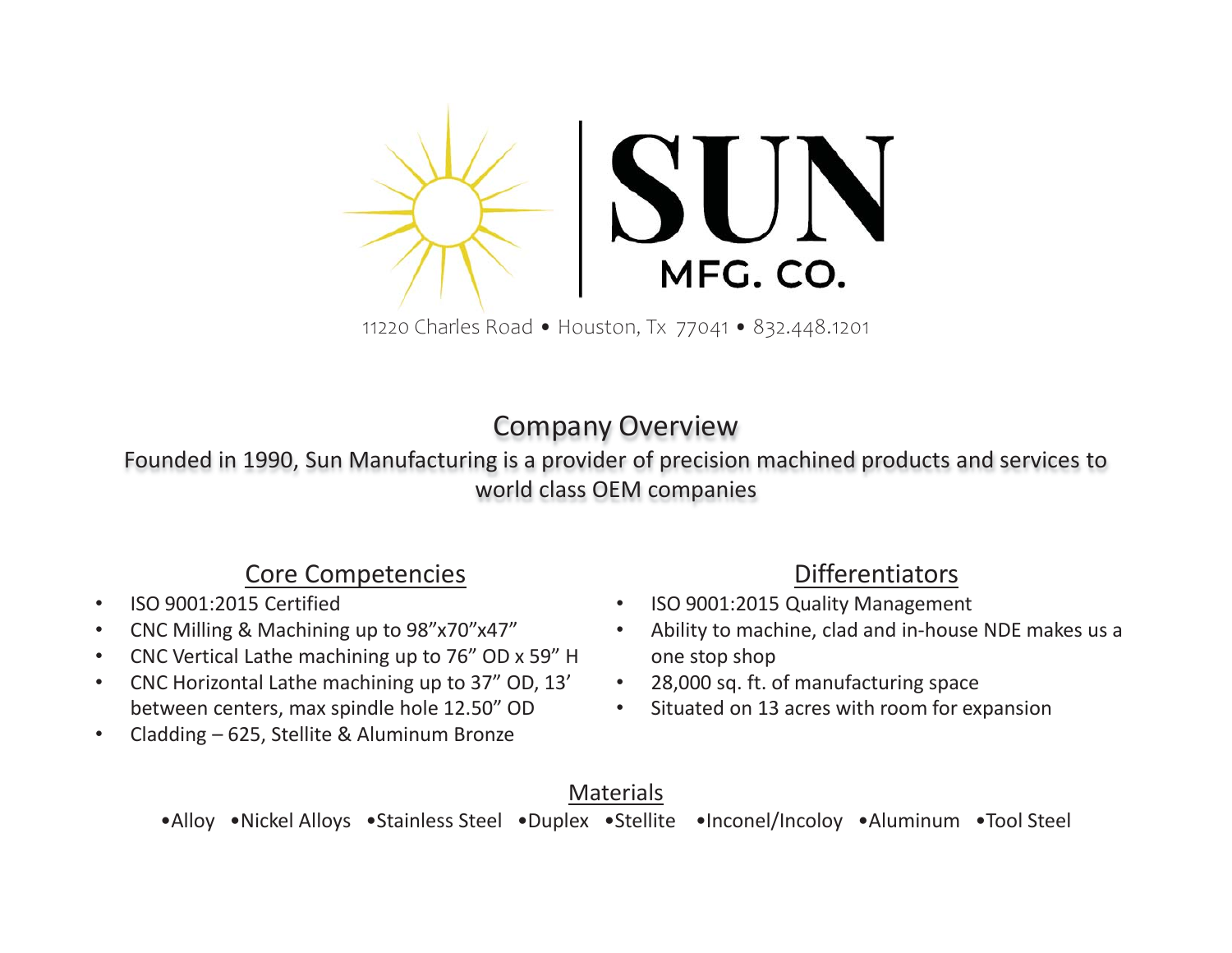## KURAKI KBT-11Z CNC HORIZONTAL BORING MILL

- 4.33" SPINDLE DIAMETER
- 30 HP SPINDLE MOTOR
- TABLE SIZE 55" X 69"
- • MACHINE TRAVELS:
	- X AXIS = 98.42"
	- Y AXIS = 70.86"
	- Z AXIS = 47.24"
	- B AXIS = 19.69"
- MAX TABLE LOAD = 16,500 LBS
- 3000 MAX RPM
- CONTROLLED AXIS-5(X,Y,Z,W,B)
- 4 AXES SIMULTANEOUSLY CONTROLLED



## KURAKI KBM-11X CNC HORIZONTAL BORING MILL



- •4.33" SPINDLE DIAMETER
- •30 HP SPINDLE MOTOR
- •TABLE SIZE =  $38"$  X 41"
- • MAX TABLE LOAD = 6600 LBS
- •CAT 50 TOOLING
- 3000 MAX RPM
- • CONTROLLED AXES-5  $(X, Y, Z, W, B)$
- • 4 AXES SIMULTANEOUSLY CONTROLLED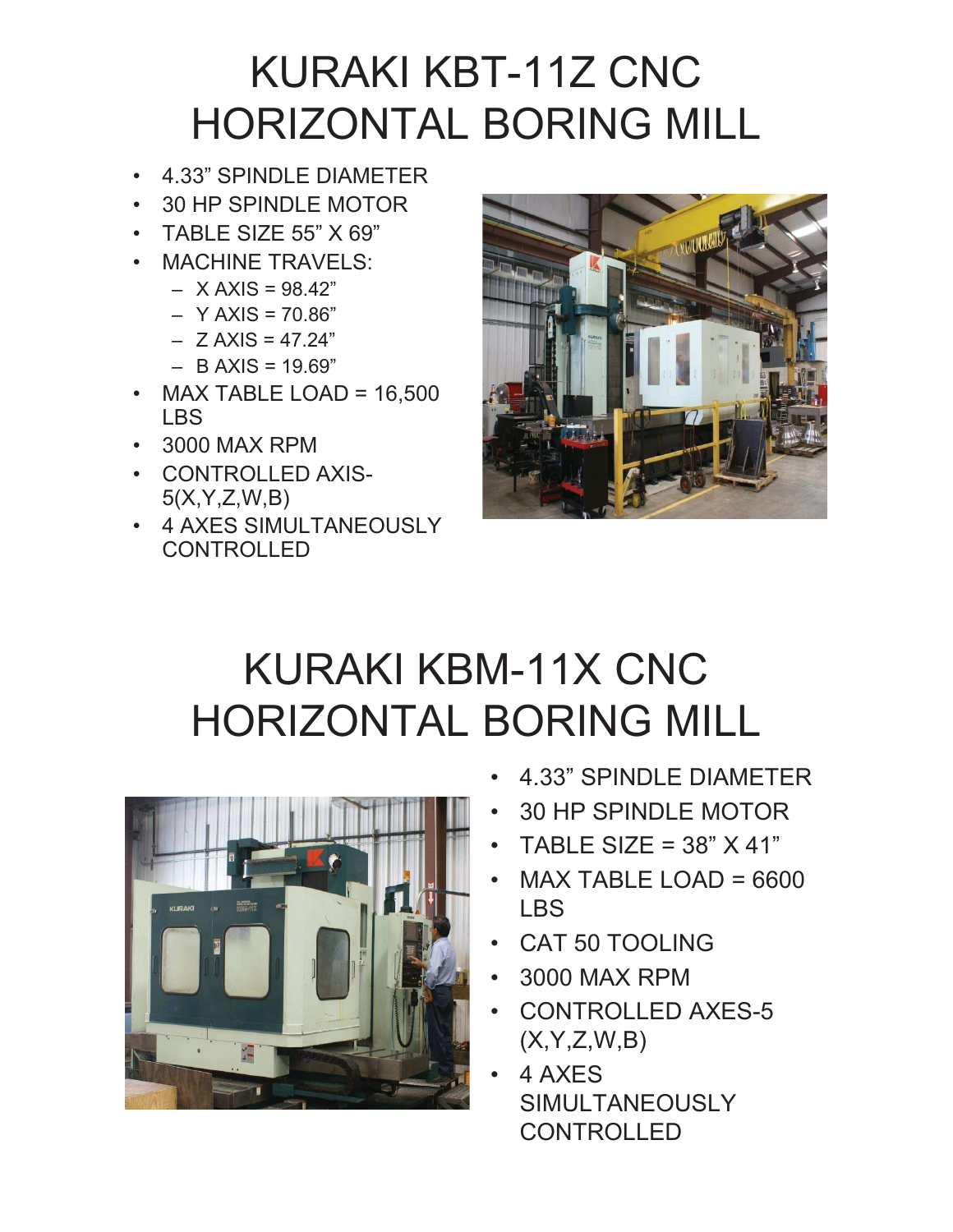## ACCESSORIES FOR KURAKI HBM

- $\bullet$ Cogsdill ZX200-CON facing and contouring head
- Fully CNC controlled
- Used for facing, boring, grooving of internal bores and pockets as well as R, RX, and BX Ring grooves on faces
- Tecnara right angle head attachment
	- 22.50" reach to center of spindle on head
	- Min bore is 8.59" dia.



# O-M NEO 16

- •63" DIAMETER TABLE
- •50 HP MAIN MOTOR
- MAX TURNING DIA. = 78- 3/4"
- MAX TURNING HEIGHT = 59"
- MAX TABLE LOAD = 19,600 LBS
- FULL CNC CONTROLS

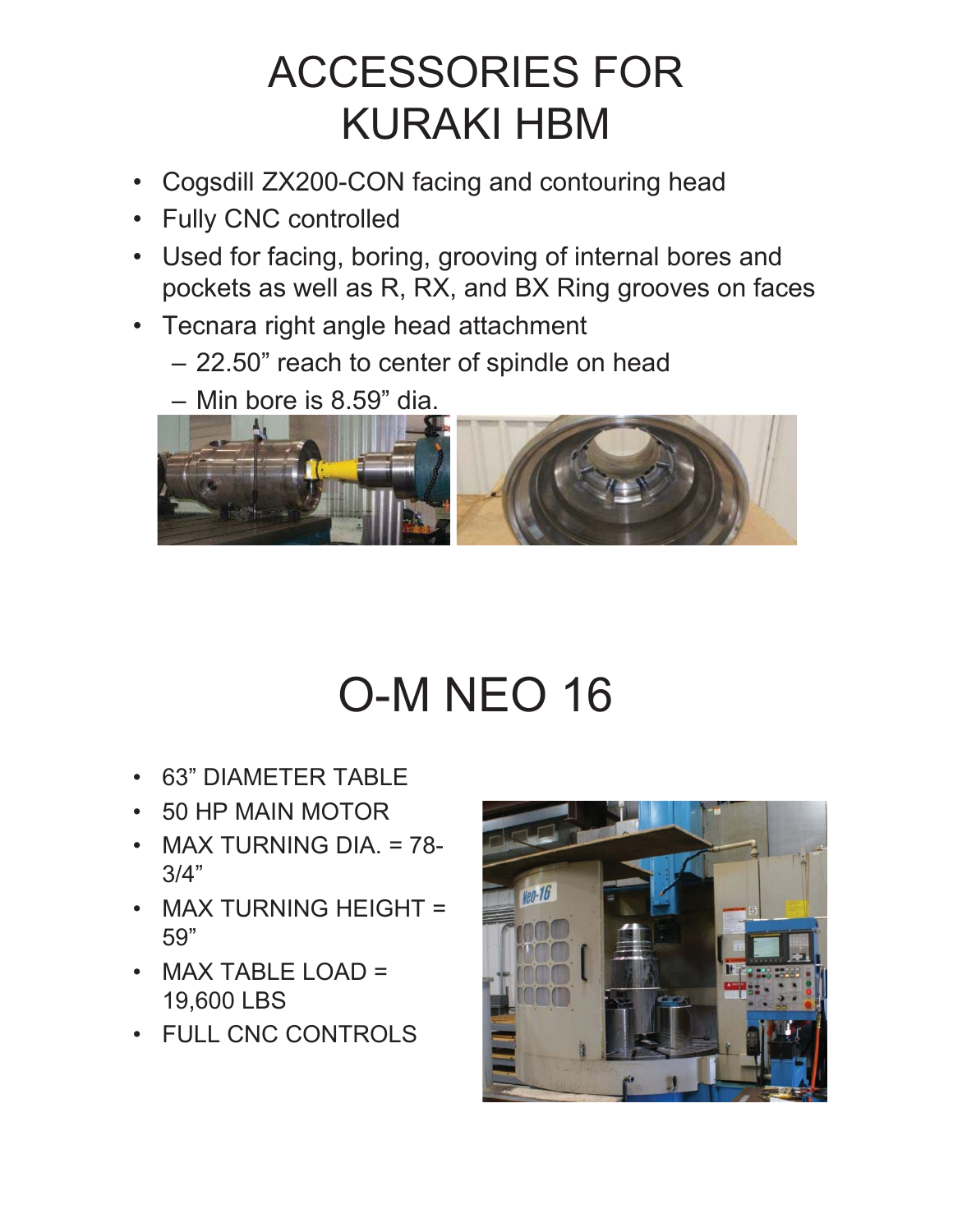# YAMA SEIKI VBM-1600 (X2)



- • 4 AXIS VERTICAL MACHINING CENTER
- •TABLE SIZE =  $71" X$ 31.5"
- • $X$  AXIS TRAVEL = 63"
- Y AXIS TRAVEL = 31.50"
- Z AXIS TRAVEL = 31.50"
- SPINDLE CAT. 50
- •6000 MAX RPM
- • MAX TABLE LOAD = 3300 LBS

# PUMA 800L CNC LATHE

- MAX SWING OVER BED  $= 40.50"$
- MAX TURN DIA. = 35.40"
- 32" DIA. 4-JAW CHUCK
- 25" DIA. 3-JAW CHUCK
- MAX TURN LENGTH = 126"
- STEADY REST
- 12.50" SPINDLE HOLE

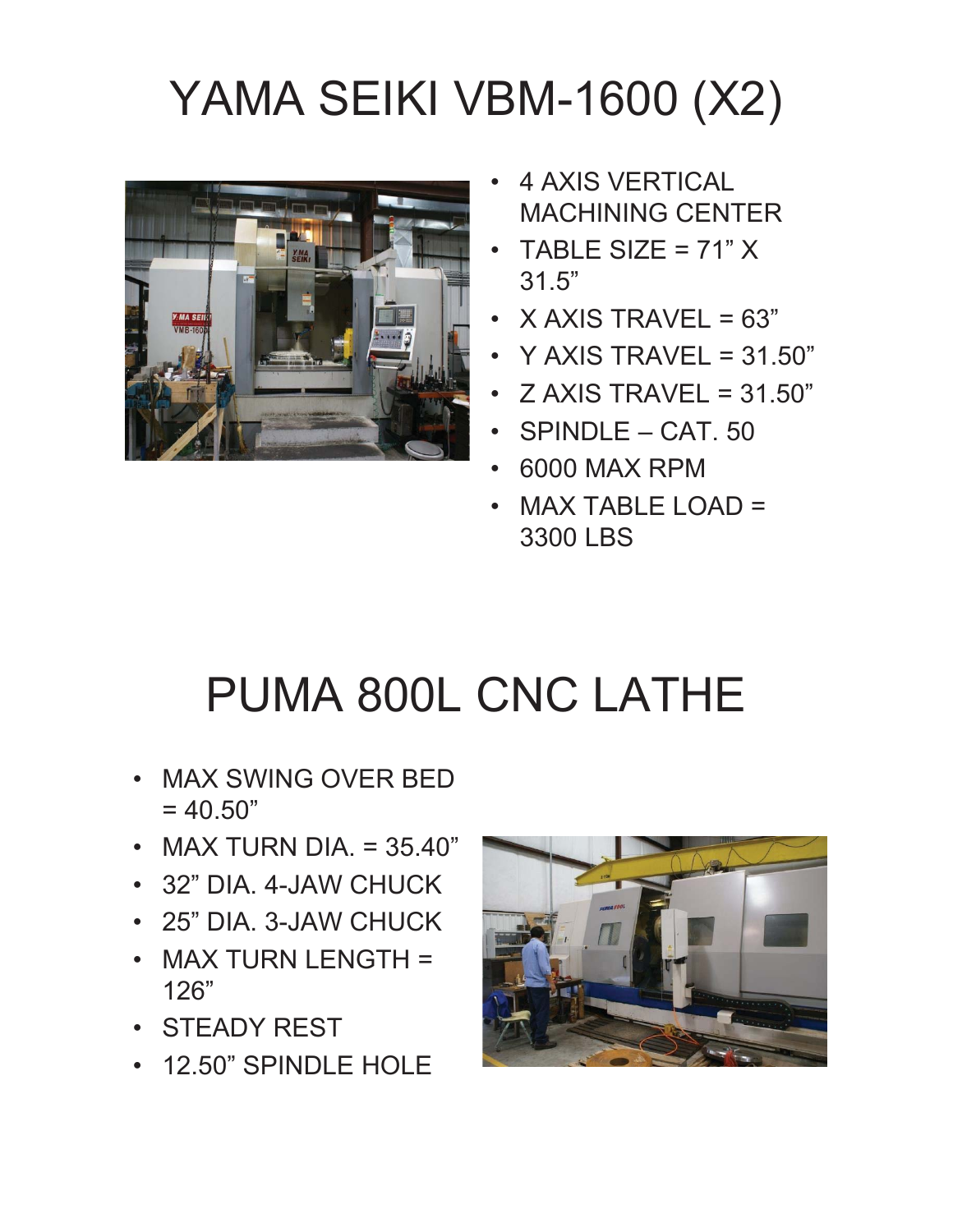### HANKOOK PROTEC 9NB X 3000 CNC LATHE



- • MAX SWING OVER BED:37.40"
- • SWING OVER CARRIAGE: 24.80"
- • DISTANCE BETWEEN CENTERS: 118"
- •32" 4-JAW CHUCK
- •28" 3-JAW CHUCK
- • STEADY RESTS TO 25.50" OD
- •6.9" SPINDLE HOLE

### HANKOOK PROTEC 9NC X 4000 CNC LATHE



- • MAX SWING OVER BED: 37.40"
- • SWING OVER CARRIAGE: 24.80"
- • DIST. BETWEEN CENTERS: 157"
- •32" 4-JAW CHUCK
- •25.50" STEADY RESTS
- •10" HOLLOW SPINDLE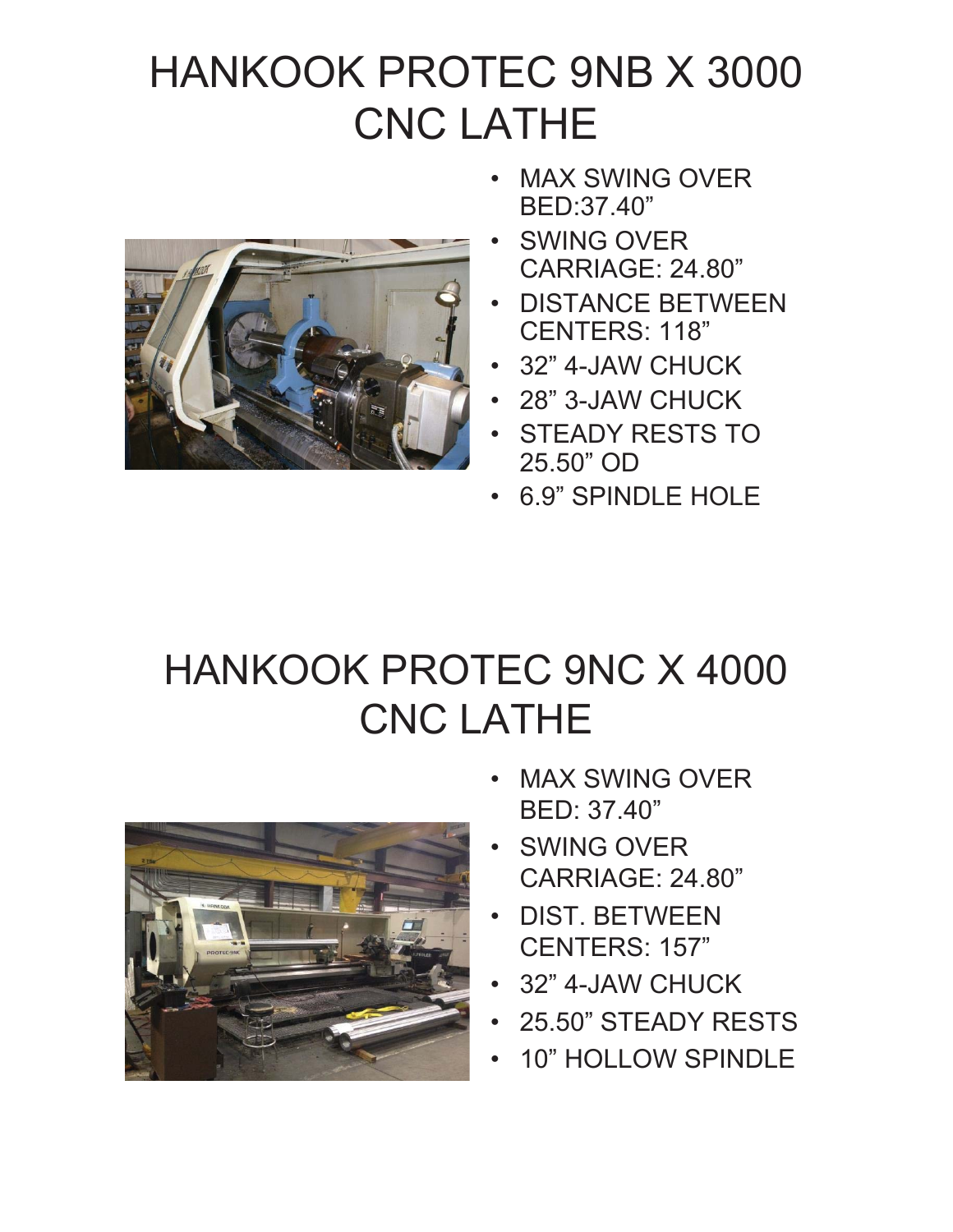## SAMSUNG SL45 CNC LATHE



- • 2-AXIS CNC TURNING **CENTER**
- •MAX CUT DIA:27.2"
- •MAX CUT LENGTH:120"
- X-AXIS:13.8"
- Z-AXIS:123"

## FORTUNE V46

- 2 AXIS CNC TURNING **CENTER**
- 21" HYDRAULIC CHUCK
- MAX TURNING DIA. = 28.74"
- SWING OVER  $CARRIAGE = 20.47"$
- 69" CENTER

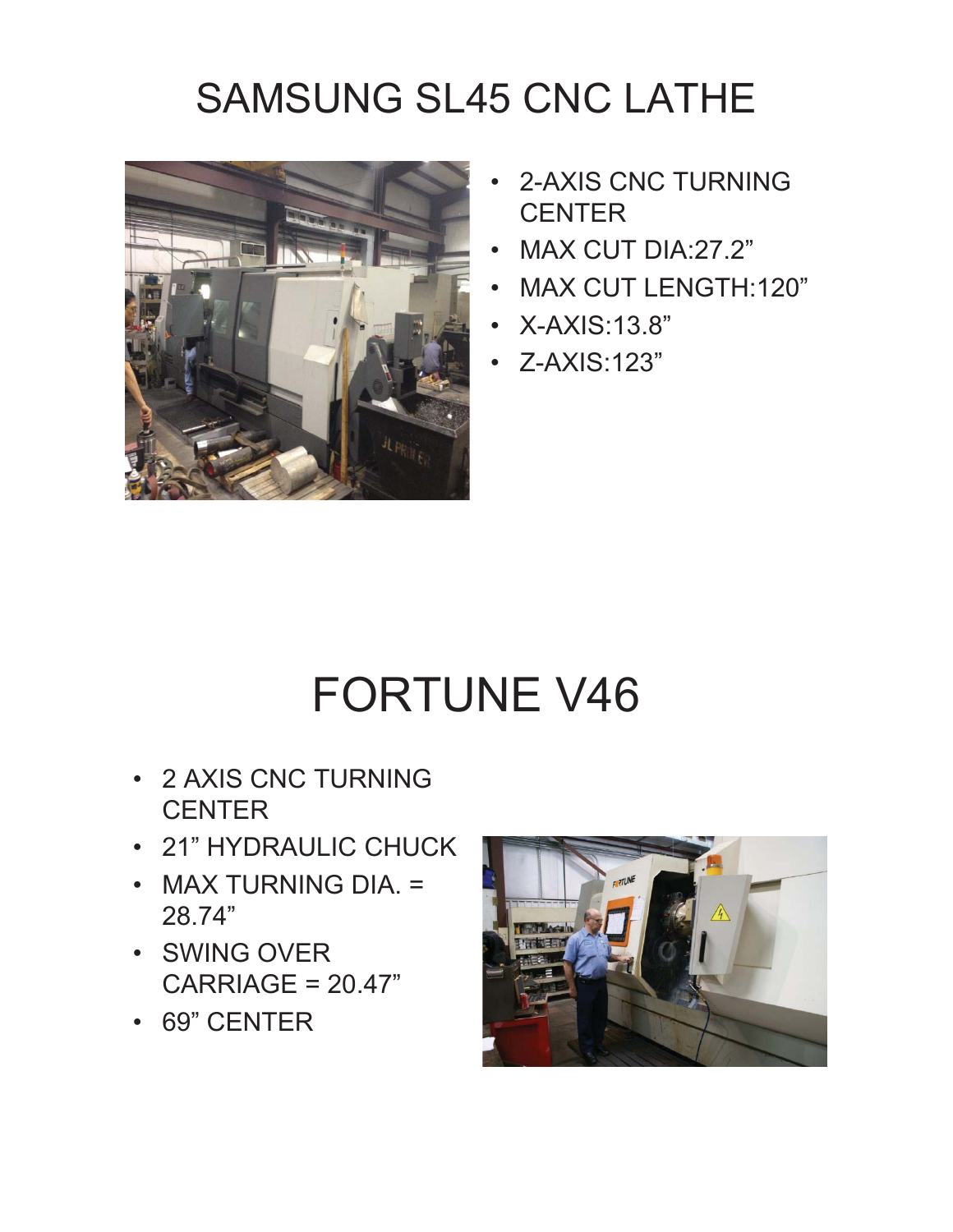## YAMA SEIKI GS-460

- •BAR CAPACITY =  $8.07$ "
- • MAX TURNING DIA. = 24.01" X 37.40" AND MAX LOAD = 1,870 LBS.
- •50 HP MOTOR
- MAX SWING DIA. = 29.13"
- 25" 3-JAW CHUCK AND 25" 4-JAW CHUCK
- STEADY REST HAS A CAPACITY OF 3.40" THRU 18-1/2"



# YAMA SEIKI GS-400



- •2 axis CNC turning center
- •18" hydraulic chuck
- •Max swing  $= 29.13$ " dia.
- • Max turning length = 37.40"
- •Max turning dia.  $= 24.01"$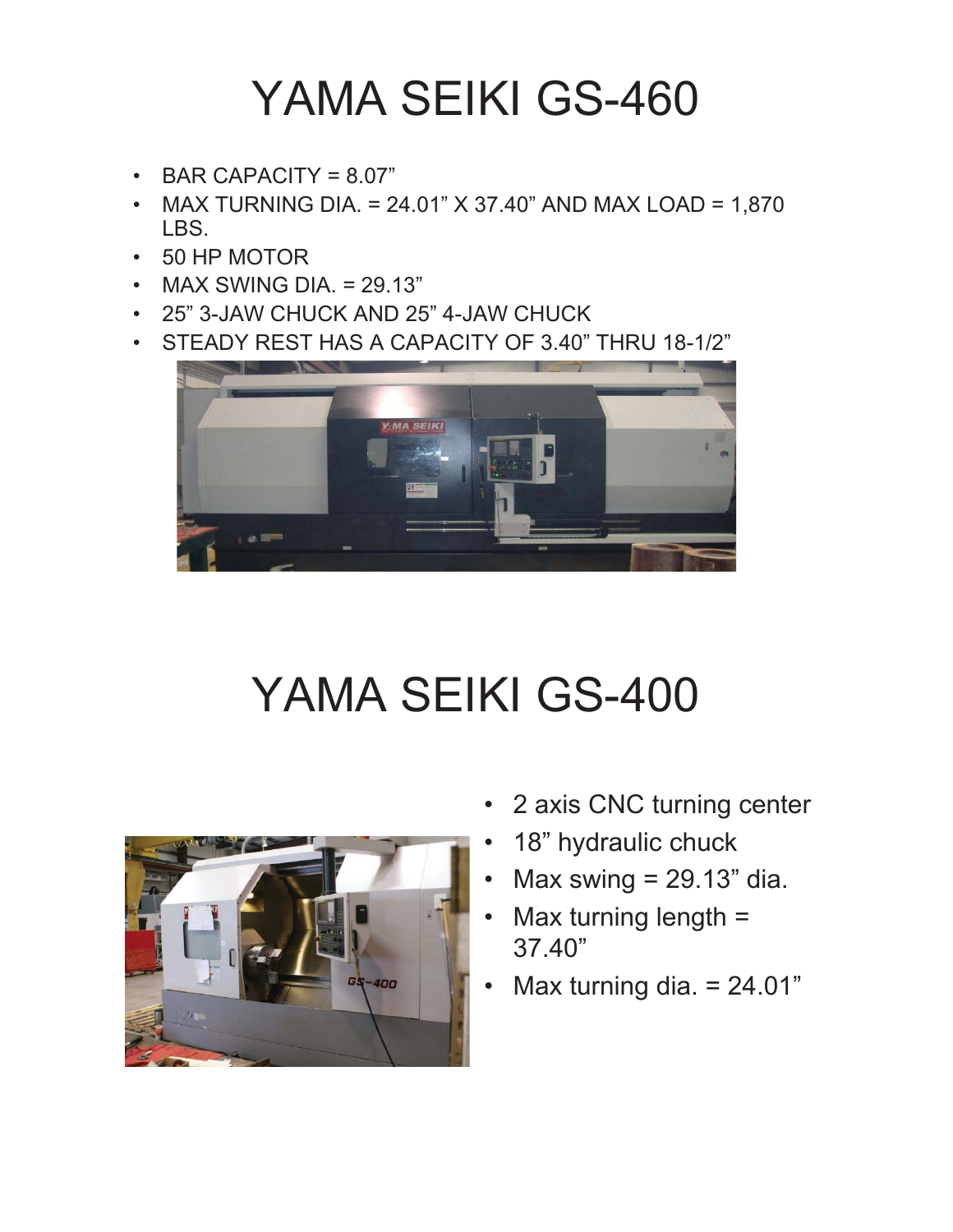## TAKISAWA



- • MAX SWING OVER BED  $= 19.80"$
- • $MAX$  TURN = 11.80" DIA.
- •12" HYDRAULIC CHUCK
- •3200 MAX RPM
- •3.07" SPINDLE HOLE
- • MAX TURN LENGTH = 24"

## KINGSTON 26" X 90" MANUAL LATHE

- •26" SWING OVER WAYS
- •35" SWING IN GAP
- • 12-1/2" SWING OVER CROSS SLIDE
- • 90" MAX DISTANCE BETWEEN CENTERS
- •15", 24", 32" 4-JAW CHUCK
- •18" 3-JAW CHUCK
- • STEADY REST TO 15" **CAPACITY**
- • 4-1/16" DIA. HOLE THRU SPINDLE

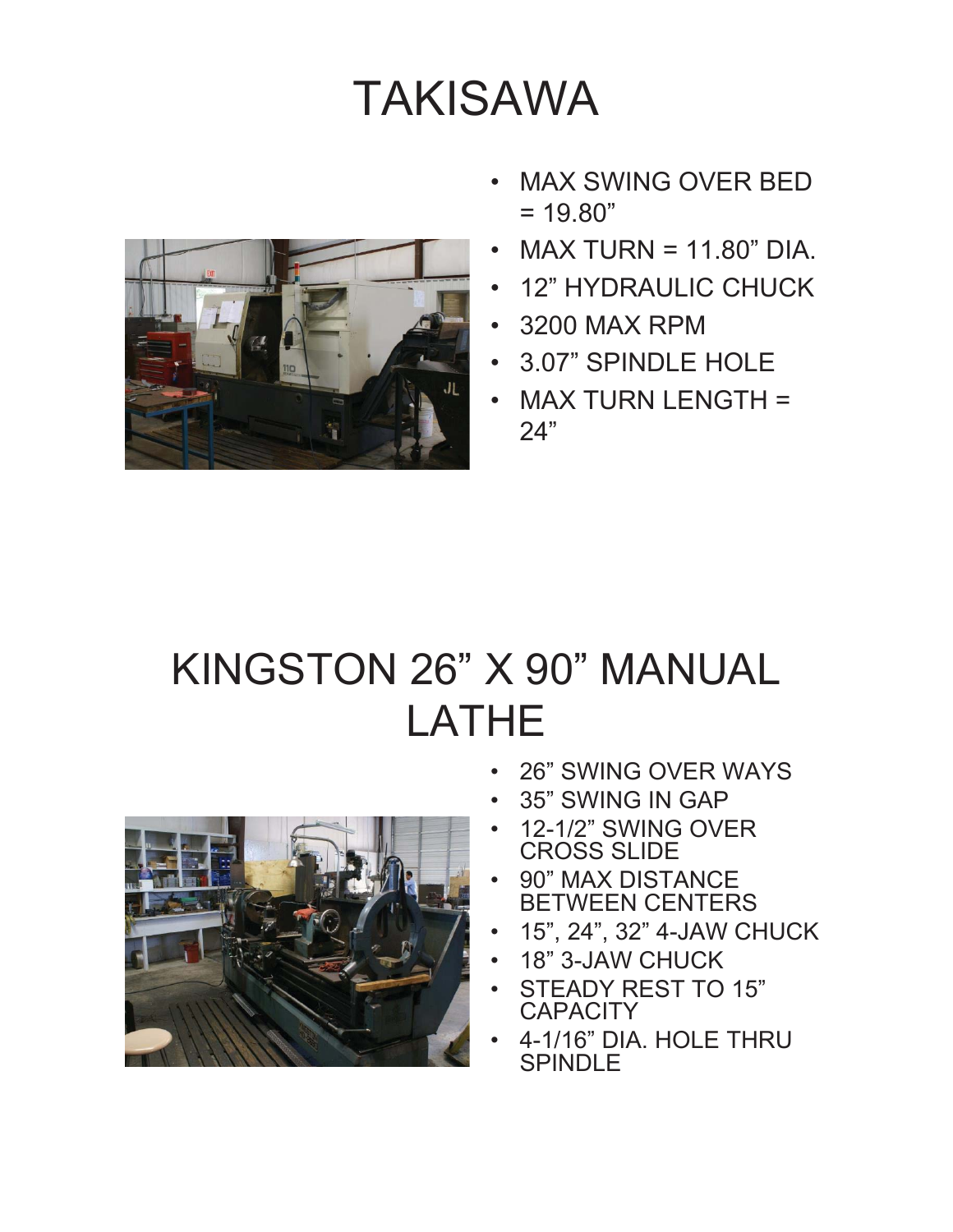## VERTICAL MILLS-MANUAL

#### • **Kingston Model KMT-4V**

– With Newall digital readout, 3 HP motor, power feeds in X & Y axis, table 50" x 10"x, travel 36" x 16"

#### • **Bridgeport Series I**

– With Accu-Rite II digital readout, 2 HP motor, longitudinal power feed, table length 42", longitudinal travel (X-axis) 30", saddle travel (Y-axis) 12", knee travel (Z-axis) 16"

#### • **Kondia FV1**

– With Teledyne digital readout, 2 HP motor, longitudinal power fee, 7" riser block, table length 48"

### ARC-05P+ CLAD SYSTEM



- HOT WIRE TIG
- X AXIS 24" TRAVEL
- Z AXIS 50" TRAVEL
- Y AXIS 4" TRAVEL
- TABLE CAP. 20,000LB
- •MAX PART HEIGHT 42"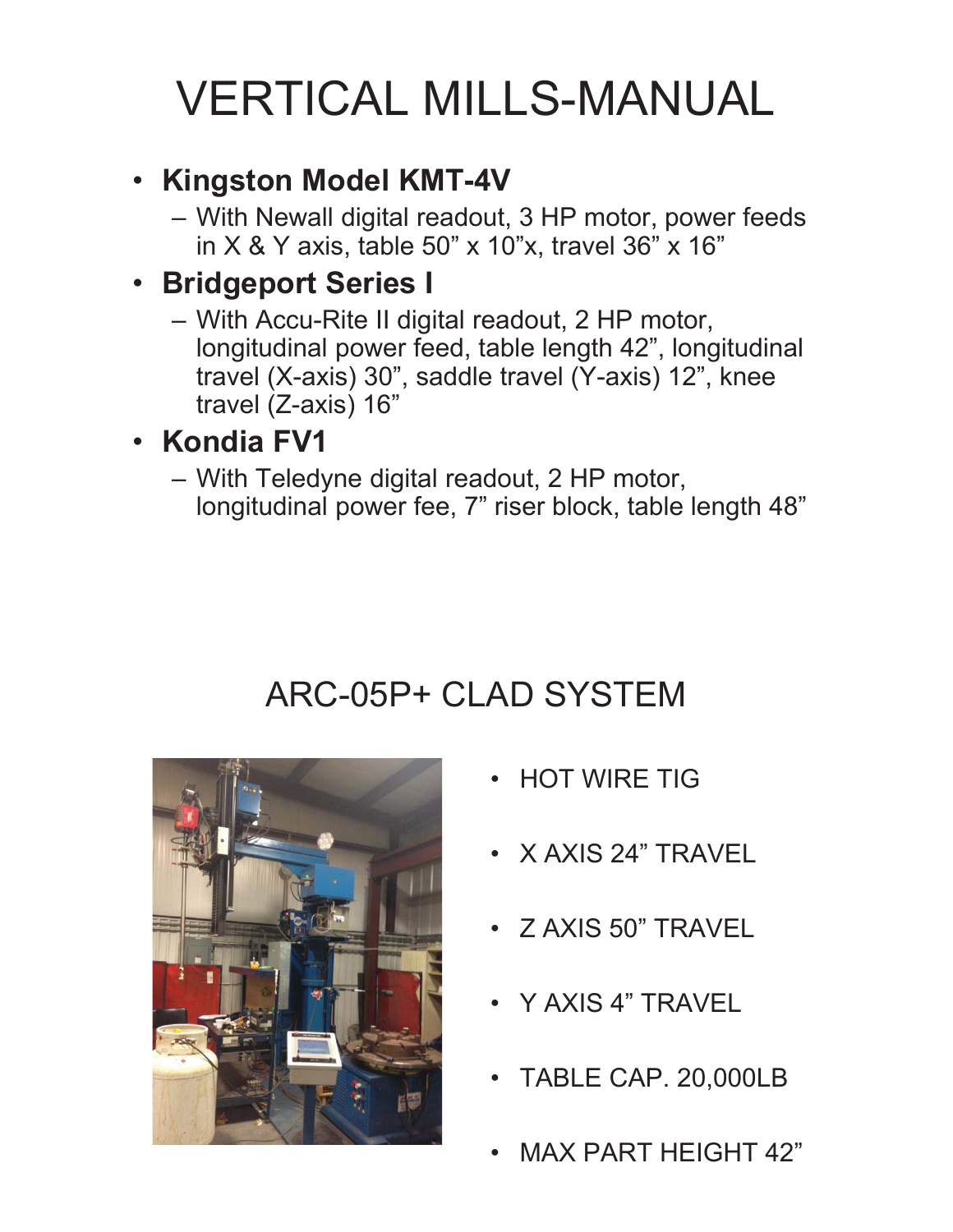### ARC-05HV HORIZONTAL & VERTICAL CLADDING SYSTEM



- •HOT WIRE TIG
- •X AXIS 60" TRAVEL
- •Z AXIS 60" TRAVEL
- •Y AXIS 4" TRAVEL
- •5,000LB 3-JAW CHUCK
- •30" MAX PART HEIGHT

## QUALITY CONTROL



- • GAGEMAKER MIC-TRAC MT-3000
- • GAGEMAKER JSS THREAD MEASUREMENT
- •GAGEMAKER BX-1000
- •GAGEMAKER BXG-1000
- •GAGEMAKER MRP GAGES
- •MICROMETERS 1"-40"
- •ID MICROMETERS -80"
- •VARIOUS BORE GAGES
- • VARIOUS API RING/PLUG GAGES
- • VARIOUS PLUG AND RING GAGES